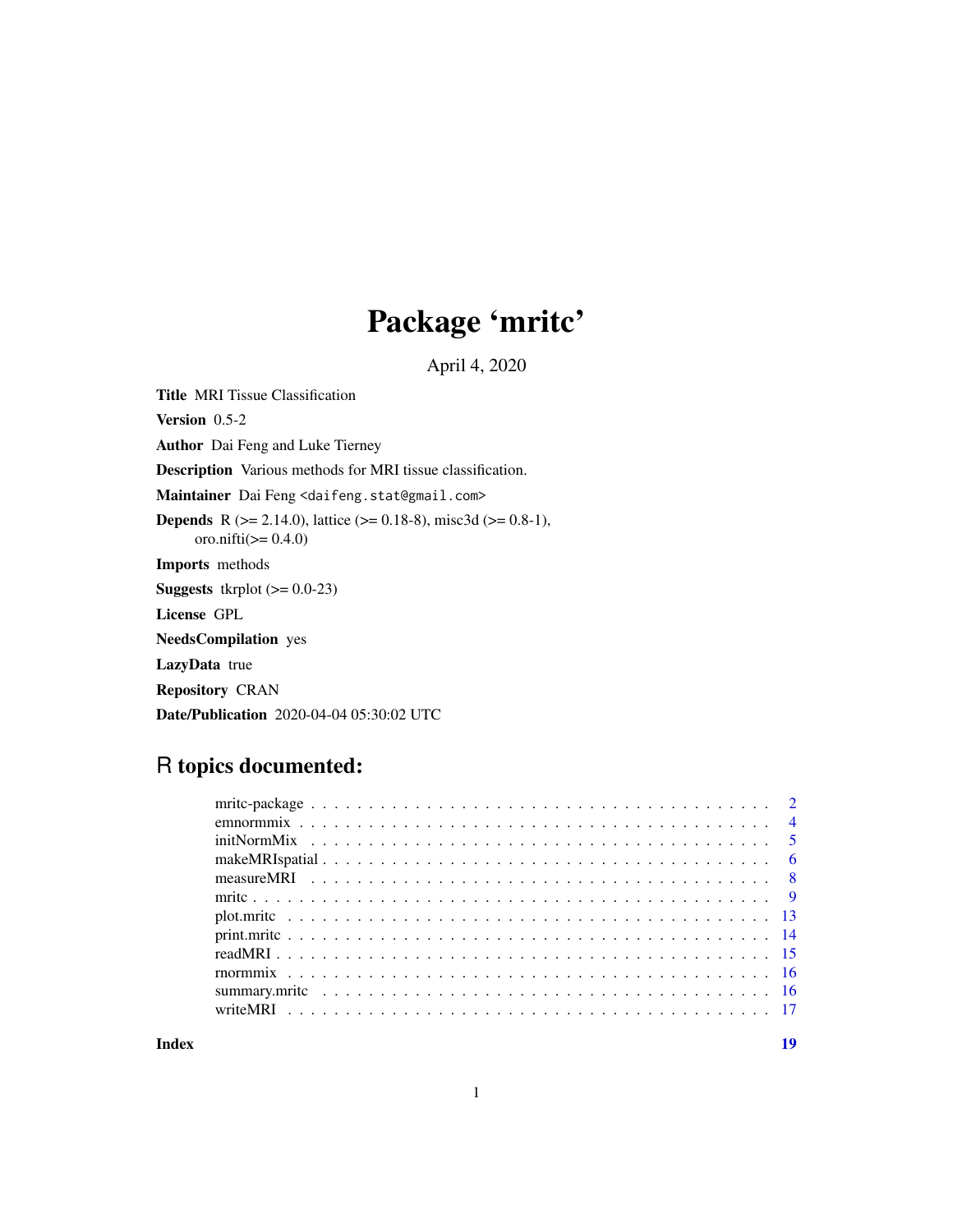<span id="page-1-0"></span>

Use various methods to do MRI tissue classification.

#### Introduction

This package provides tools for MRI tissue classification using normal mixture models and hidden Markov normal mixture models (with the partial volume effect and intensity non-uniformity addressed) fitted by various methods.

Magnetic resonance imaging (MRI) is used to identify the major tissues within a subject's brain. Classification is usually based on a single image providing one measurement for each volume element, or voxel, in a discretization of the brain. A simple model for MRI tissue classification views each voxel as homogeneous, belonging entirely to one of the three major tissue types (cerebrospinal fluid (CSF), gray matter (GM), and white matter (WM)); the intensity of voxels are thus normally distributed with means and variances depending on the tissue types of their voxels. The tissue types are not known and need to be identified from the image. The assumption that all tissue types are independent leads to a simple normal mixture model with parameters estimated by the EM algorithm and tissue types assigned using the Bayes classifier.

Since nearby voxels tend to be of the same tissue type, a Markov random field model (a model from the Potts model family is used in this case) can be used to capture the spatial similarity of voxels by assigning homogeneity relationship among tissue types of neighboring voxels. Again, given the tissue types, the intensity of voxels are independently and normally distributed with means and variances depending on their tissue types. Furthermore, the Markov random field model defined on finite space is referred to as the hidden Markov model. Therefore the model combine the normal mixture part and the Potts model part is called the hidden Markov normal mixture model. This model can be fitted by the Iterated Conditional Mode algorithm, the Hidden Markov Random Field EM algorithm, or a Markov chain Monte Carlo approach.

A more realistic model than the one just described would take into account the fact that the volume elements are not homogeneous; while some may contain only one tissue type, others on the interface will contain two or possibly three different tissue types. This phenomenon is called the partial volume (PV) effect. One approach to address the PV effect is to introduce intermediate classes. Usually this is done by introducing two more classes: the combination of the CSF and the GM and the combination of the GM and the WM. Voxels containing WM and CSF are very rare and are ignored. This helps reduce confounding in estimation and a number of studies have used this approach. Among these methods, the Gaussian partial volume hidden Markov random field models fitted by the modified EM algorithm appears to be more competitive in performance. A new approach to this problem is to construct a higher resolution image in which each voxel is divided into eight subvoxels. For each voxel the measured value is the sum of the unobserved measurements for the subvoxels. The subvoxels are in turn assumed to be homogeneous and follow the simpler model described above.

Intensity non-uniformity is an artifact that the signal intensity varies smoothly across an image. It is caused by combination and interaction of effects from the device, pulse sequence, and object. A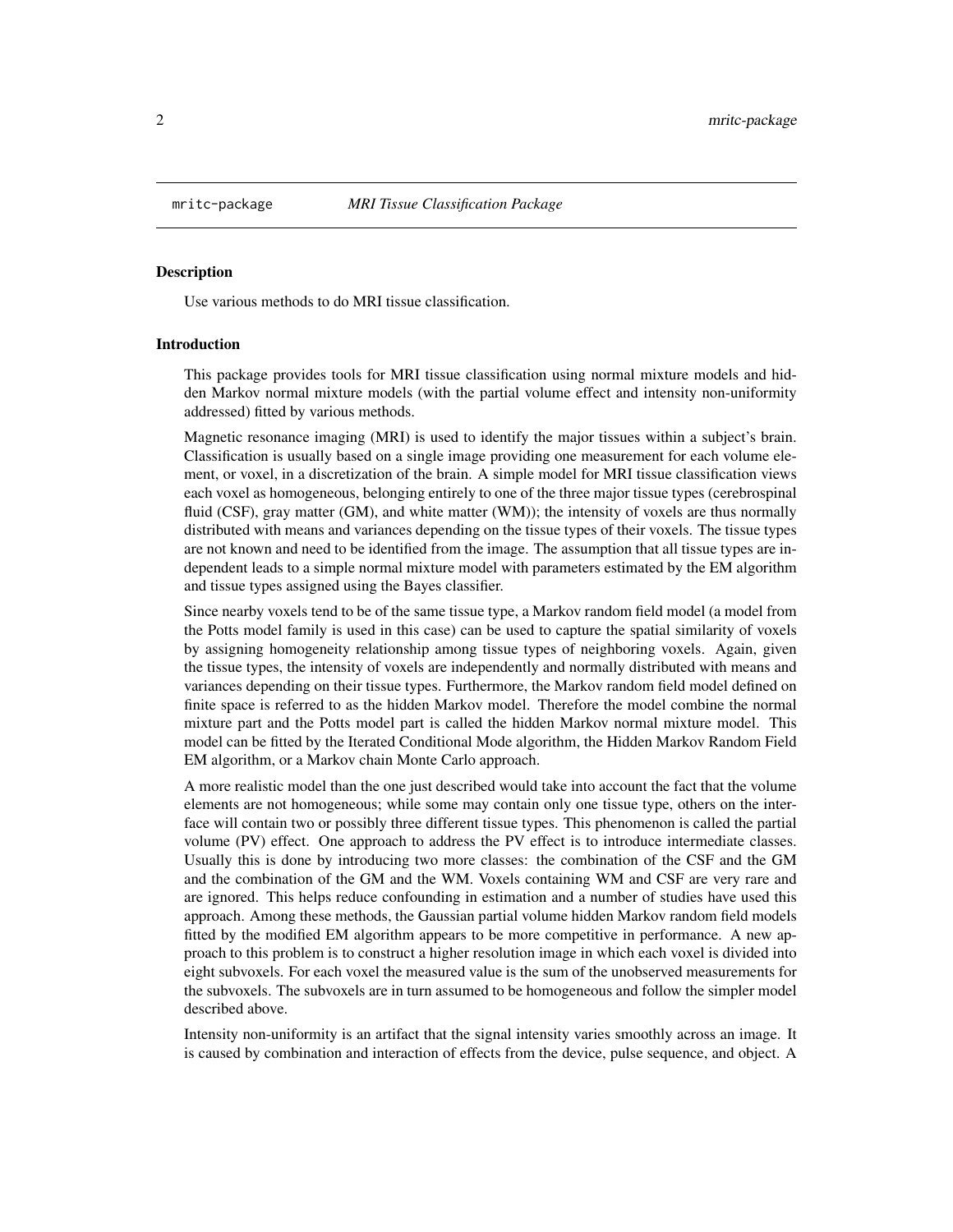<span id="page-2-0"></span>commonly used approach to tackle it is to assume the the measured signal is equal to true signal multiplied by bias field associated with the intensity non-uniformity plus some noise. The bias field needs to be spatially smoothly varying and is modeled as either jointly normally distributed, or a linear combination of smooth spline or polynomial basis functions. Instead, we propose using a locally smoothed prior on the bias field.

A Bayesian hierarchical model aiming at modeling the partial volume effect and intensity nonuniformity simultaneously was proposed. Instead of splitting the task into different steps, the framework harmoniously integrates several sub-models addressing different issues in the MRI classification, through specification of the likelihood function and prior distributions. This approach could provide more accurate tissue classification and also allow more effective estimation of the proportion of each voxel that belongs to each of the major tissue types.

Besides brain image segmentation, the methods provided in this package can be used for classification of other spatial data as well.

#### Usage

The function [readMRI](#page-14-1) and [writeMRI](#page-16-1) are I/O functions for MRI data. Right now, the "Analyze", "NIfTI", and raw byte (unsigned with 1 byte per element in the byte stream) gzip formats are supported.

For each MR image, there has to be a corresponding array, mask, with values 1 and 0. Voxels with value 1 are inside the brain and 0 are outside. Tissue classification is conducted on voxels inside the brain.

The functions [mritc.em](#page-8-1), [mritc.icm](#page-8-1), [mritc.hmrfem](#page-8-1), and [mritc.bayes](#page-8-1) are used to conduct the MRI tissue classification using the normal mixture model fitted by the EM algorithm, the hidden Markov normal mixture model at the voxel level fitted by the Iterated Conditional Mode algorithm, the Hidden Markov Random Field EM algorithm, or the Bayesian method (with or without the PV or bias field correction). The function [mritc.pvhmrfem](#page-8-1) is for classification using Gaussian partial volume hidden Markov random field models fitted by the modified EM algorithm. Different components of the normal mixture model correspond to different tissue types. The number of components is flexible, say using five components model to address the PV effect by [mritc.em](#page-8-1), [mritc.icm](#page-8-1), [mritc.hmrfem](#page-8-1), or [mritc.bayes](#page-8-1).

In order to use the previous functions, the parameters of the normal mixture model and the Potts model have to be specified. Some parameters can be obtained using the functions [initOtsu](#page-4-1) and [makeMRIspatial](#page-5-1). There are default values for other parameters.

The function [mritc](#page-8-2) integrates all methods together, provides a uniform platform with easier usage, and generates an object of class "mritc" , for which generic functions [print.mritc](#page-13-1), [summary.mritc](#page-15-1), and [plot.mritc](#page-12-1) are provided.

#### Computation Issues

To improve the speed, the table lookup method was used in various places; vectorized computation was used to take advantage of conditional independence. Some computations are performed by C code, and the **OpenMP** is used to parallelize key loops in the  $C$  code. Sparse matrix multiplication is adopted as well.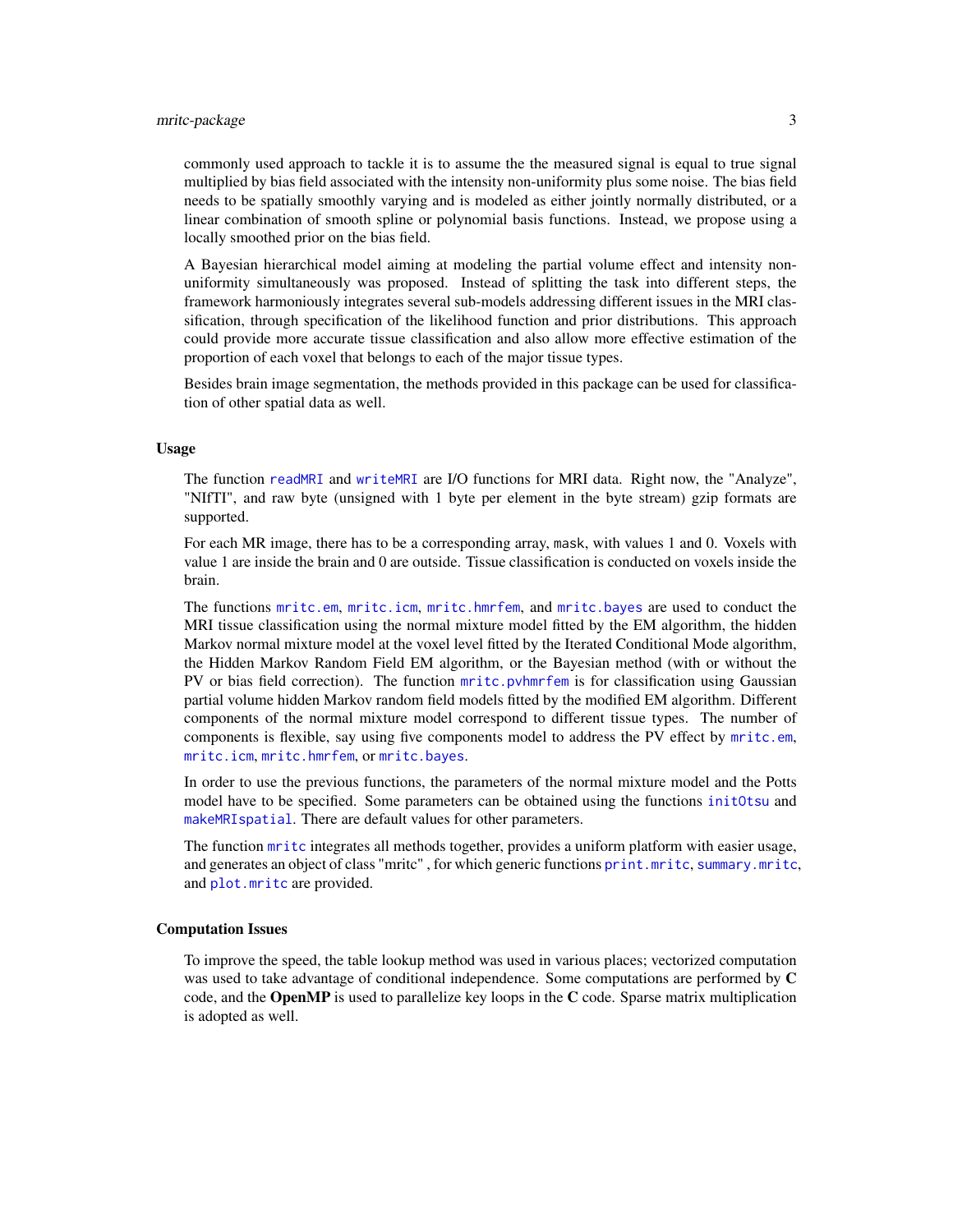<span id="page-3-0"></span>

Use the EM Algorithm to estimate the parameters of a normal mixture model.

## Usage

emnormmix(y, prop, mu, sigma, err, maxit, verbose)

## Arguments

| y       | vector of observations.                                                                                                                                                                                                                                                                                                        |
|---------|--------------------------------------------------------------------------------------------------------------------------------------------------------------------------------------------------------------------------------------------------------------------------------------------------------------------------------|
| prop    | vector of initial estimate of the proportions of different components of a normal<br>mixture model.                                                                                                                                                                                                                            |
| mu      | vector of initial estimate of the means of different components of a normal mix-<br>ture model.                                                                                                                                                                                                                                |
| sigma   | vector of initial estimate of the standard deviations of different components of a<br>normal mixture model.                                                                                                                                                                                                                    |
| err     | relative maximum error(s) used to decide when to stop the iteration. It could<br>be a vector of length three corresponding to the relative maximum errors of<br>the means, standard deviations, and proportions of all components of a normal<br>mixture model. When it is a scalar, all have the same relative maximum error. |
| maxit   | maximum number of iterations to perform.                                                                                                                                                                                                                                                                                       |
| verbose | logical. If TRUE, then indicate the level of output as the algorithm runs after<br>every 10 iterations.                                                                                                                                                                                                                        |

## Details

It is tailor-made for the case when observations are from a finite set (MRI data for example). The table lookup method is used to speed up the computation.

## Value

| prop  | a vector of estimated proportions of different components of a normal mixture<br>model.         |
|-------|-------------------------------------------------------------------------------------------------|
| mu    | a vector of estimated means of different components of a normal mixture model.                  |
| sigma | a vector of estimated standard deviations of different components of a normal<br>mixture model. |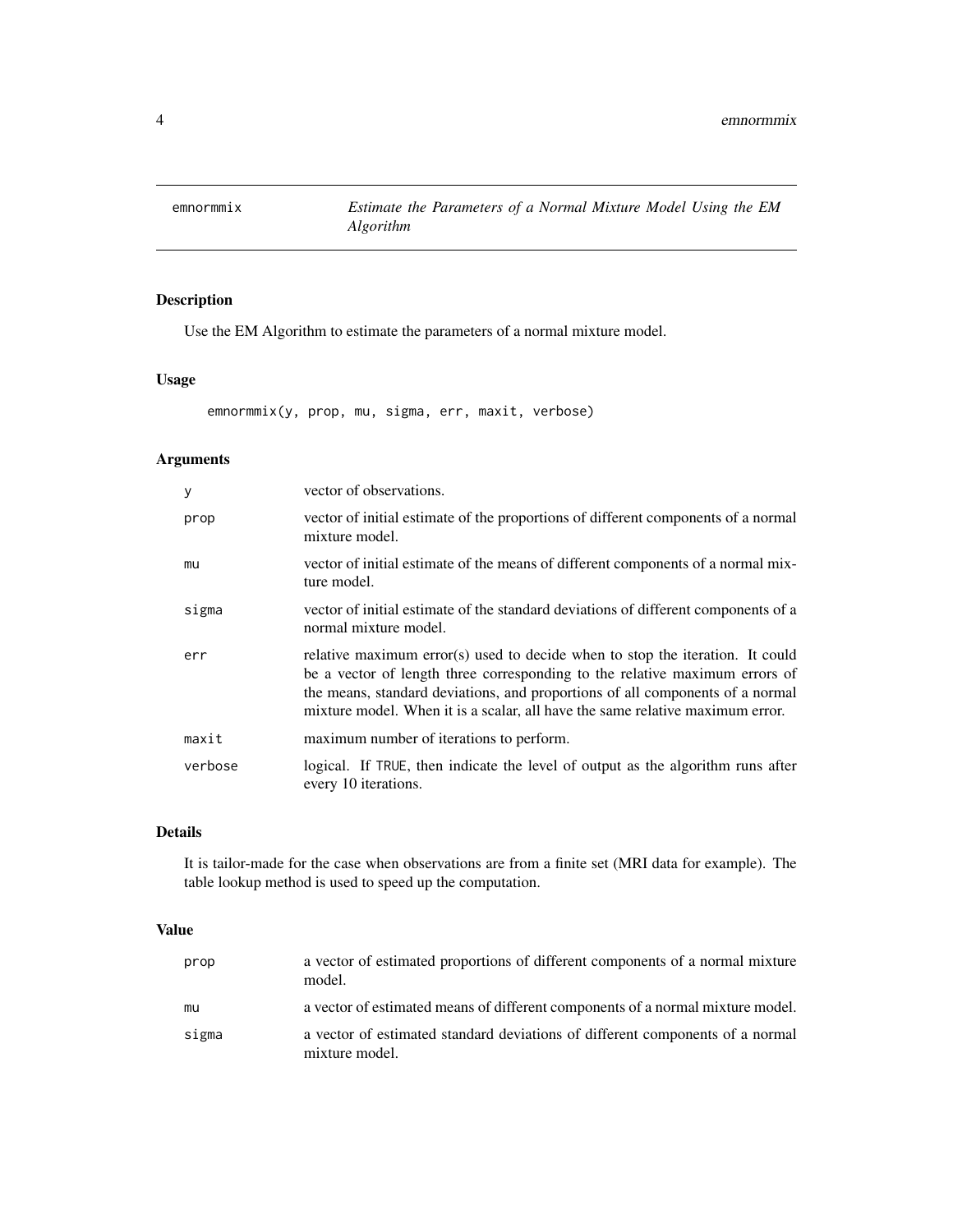#### <span id="page-4-0"></span>initNormMix 5

## Examples

```
prop <- c(0.3, 0.3, 0.4)
mu <- c(-10, 0, 10)
sigma \leftarrow rep(1, 3)
y<- floor(rnormmix(n=100000, prop, mu, sigma)[,1])
initial <- initOtsu(y, 2)
emnormmix(y=y, prop=initial$prop, mu=initial$mu, sigma=initial$sigma,
          err=1e-7, maxit=100, verbose=TRUE)
```
initNormMix *Get the Initial Estimate of the Parameters of a Normal Mixture Model*

## <span id="page-4-1"></span>Description

Obtain initial estimation of proportions, means, and standard deviations of different components (tissue types for MRI) based on threshold values generated by Otsu's method implemented by a fast algorithm, or proportion of different components.

#### Usage

```
initOtsu(y, m)
initProp(y, prop)
```
#### Arguments

| - V  | a vector of intensity values of an image.                   |
|------|-------------------------------------------------------------|
| m    | number of classes (tissue types for MRI) minus 1.           |
| prop | the initial estimate of proportion of different components. |

## Details

The exhaustive search part of the function for Otsu's algorithm is adapted from [combn](#page-0-0). For [initProp](#page-4-1), the threshold values are quantiles based on the initial estimate of proportion of different components.

#### Value

| prop  | a vector of initial estimate of the proportions of different components (tissue)<br>types for MRI).         |
|-------|-------------------------------------------------------------------------------------------------------------|
| mu    | a vector of initial estimate of the means of different components (tissue types<br>for MRI).                |
| sigma | a vector of initial estimates of the standard deviations of different components<br>(tissue types for MRI). |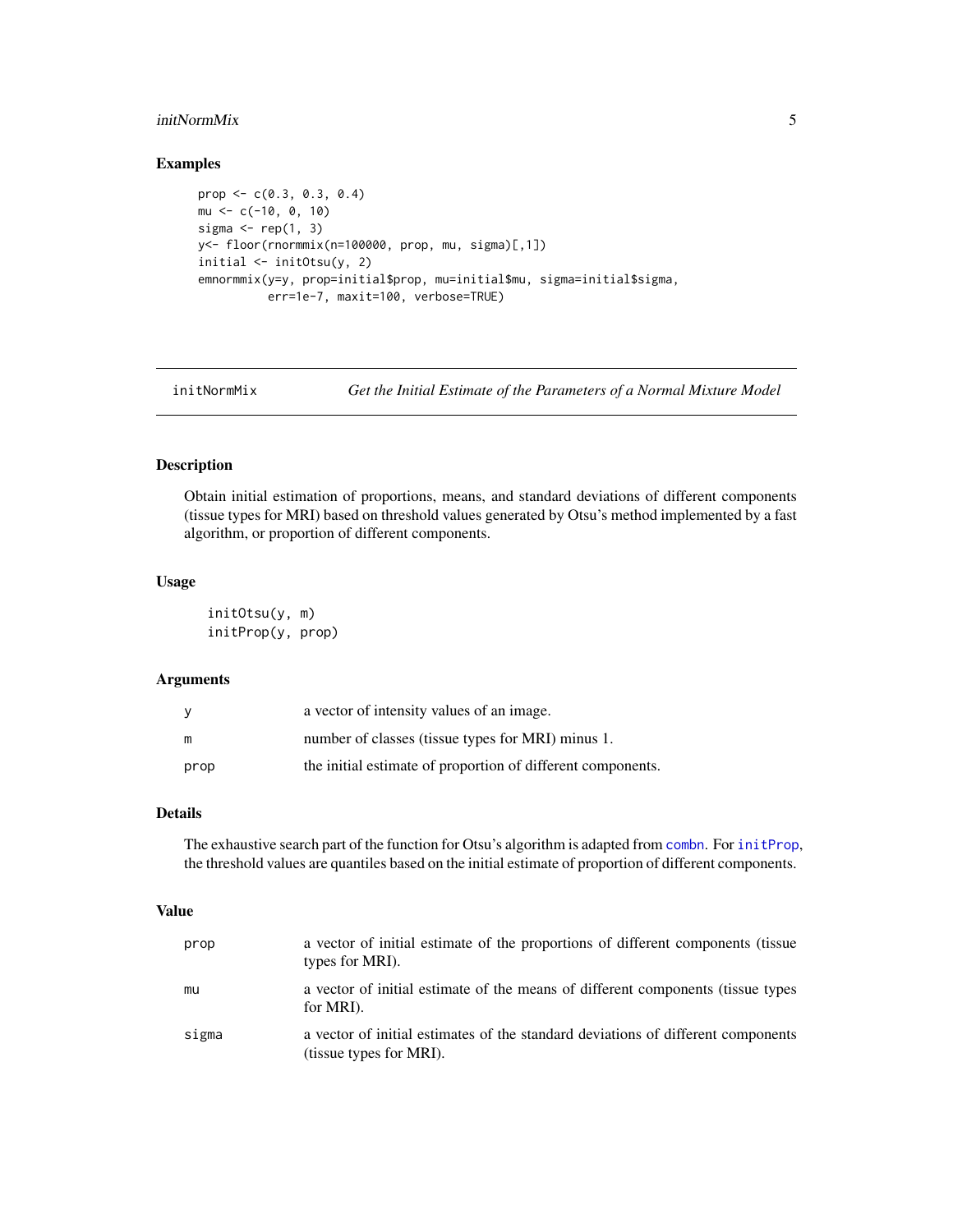For [initOtsu](#page-4-1), it supports any number of m. However, for MRI data, it can be slow if m is bigger than 3 even with the fast algorithm implemented, since the Otsu's algorithm uses an exhaustive search. But it should be fine with m equal to 2, which corresponds to the typical case in MRI classification with three major tissue types CSF, GM, and WM.

#### References

Nobuyuki Otsu (1979). A threshold selection method from gray-level histograms *IEEE Transactions on Systems, Man and Cybernetics* vol. 9, 62-66

Ping-Sung Liao, Tse-Sheng Chen and Pau-Choo Chung (2001) A Fast Algorithm for Multilevel Thresholding *Journal of Information Science and Engineering* vol. 17, 713-727

#### Examples

```
#Example 1
prop <-c(.3, .4, .3)mu <- c(40, 90, 130)
sigma <- c(4, 8, 4)y <- floor(rnormmix(n=100000, prop, mu, sigma)[,1])
initOtsu(y, 2)
initProp(y, prop)
#Example 2
T1 <- readMRI(system.file("extdata/t1.rawb.gz", package="mritc"),
              c(91,109,91), format="rawb.gz")
mask <-readMRI(system.file("extdata/mask.rawb.gz", package="mritc"),
               c(91,109,91), format="rawb.gz")
initOtsu(T1[mask==1], 2)
initProp(T1[mask==1], c(0.17, 0.48, 0.35))
```
<span id="page-5-1"></span>makeMRIspatial *Obtain Spatial Features of a Mask of an MR Image*

## Description

Obtain various spatial features of an MR image, which are used in tissue classification.

#### Usage

makeMRIspatial(mask, nnei, sub, bias)

#### Arguments

mask three dimensional array. The voxels with value 1 are inside the mask; with value 0 are outside. We just focus on voxels inside the mask.

## <span id="page-5-0"></span>**Note**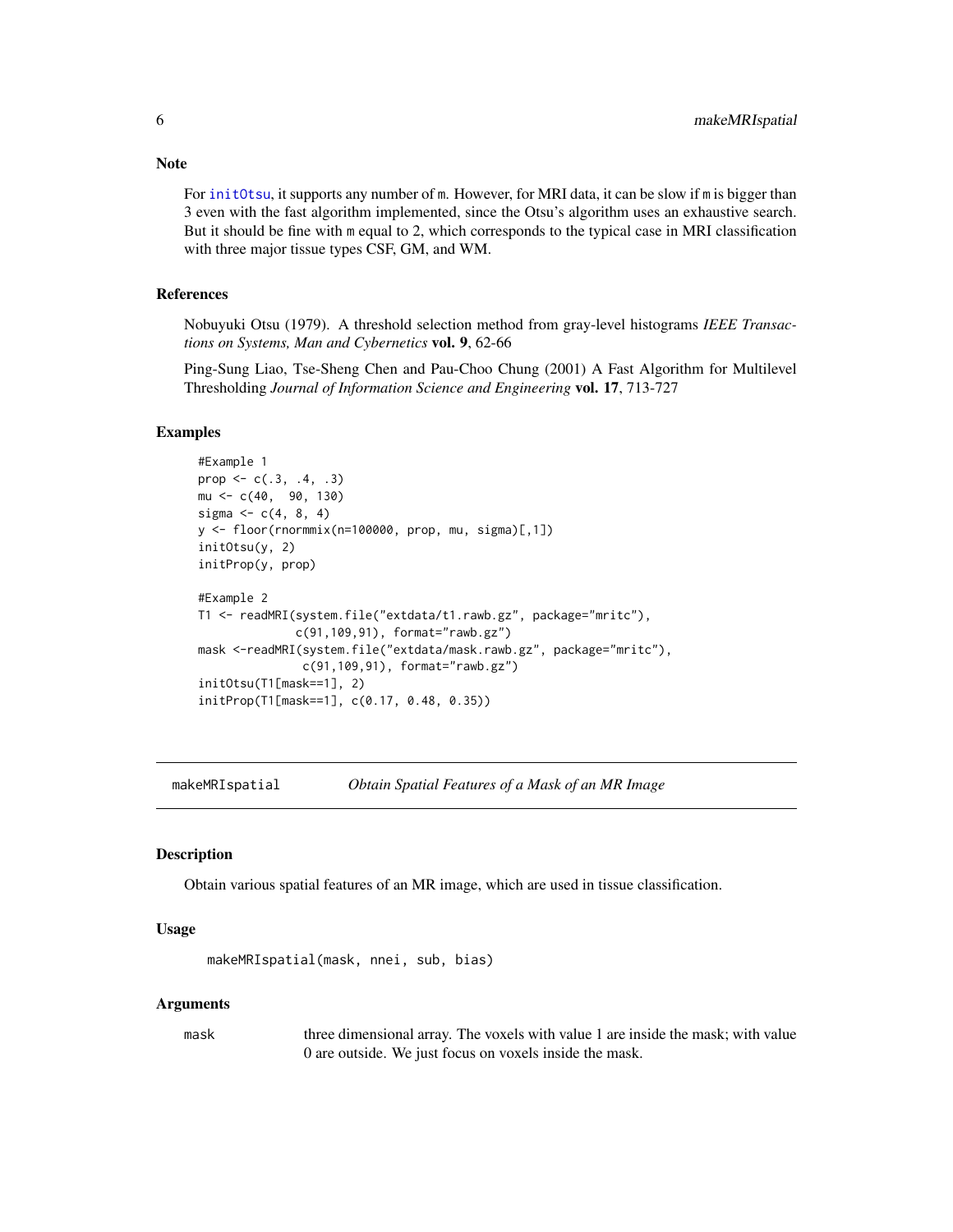| nnei | the number of neighbors. Right now only 6, 18, and 26 neighbors are supported.<br>For a 3D image, besides defining 6 neighbors in the x, y, and z directions, one<br>can add 12 diagonal neighbors in the x-y, x-z, and y-z planes, and another 8 on<br>the 3D diagonals. This leads to a six neighbor structure, an eighteen neighbor<br>structure, and a twenty-six neighbor structure. |
|------|-------------------------------------------------------------------------------------------------------------------------------------------------------------------------------------------------------------------------------------------------------------------------------------------------------------------------------------------------------------------------------------------|
| sub  | logical; if TRUE, a new mask which splits each voxel into eight subvoxels is<br>generated, and then obtain the neighbors and blocks of subvoxels; otherwise<br>obtain the neighbors and blocks at the voxel level. The default if FALSE.                                                                                                                                                  |
| bias | logical; if TRUE, the spatial parameters for biased field correction are calculated.<br>The default if FALSE.                                                                                                                                                                                                                                                                             |

## Value

A list containing the following components:

| neighbors    | a matrix, each row of which giving the neighbors of a voxel or subvoxel. The<br>number of rows is equal to the number of (sub)voxels within the mask and the<br>number of columns is the number of neighbors of each (sub)voxel. For the<br>(sub)voxels on the boundaries, when one or more of their neighbors are missing,<br>the missing are represented by the total number of (sub)voxels within the mask<br>plus 1. |
|--------------|--------------------------------------------------------------------------------------------------------------------------------------------------------------------------------------------------------------------------------------------------------------------------------------------------------------------------------------------------------------------------------------------------------------------------|
| blocks       | the (sub)voxels within each block are mutually independent given the (sub)voxels<br>in other blocks.                                                                                                                                                                                                                                                                                                                     |
| sub          | logical; the same as the input sub.                                                                                                                                                                                                                                                                                                                                                                                      |
| subvox       | if sub is TRUE, it is a matrix, with each row giving the eight subvoxels of a voxel;<br>otherwise it is equal to NULL.                                                                                                                                                                                                                                                                                                   |
| weights      | if bias is TRUE, it is a vector of weights of neighbors of every voxel for bias<br>field correction; otherwise it is equal to NULL. The default is NULL.                                                                                                                                                                                                                                                                 |
| weineighbors | if bias is TRUE, it is a vector of sum of weights of neighbors for bias field<br>correction, one element per voxel; otherwise it is equal to NULL. The default is<br>NULL.                                                                                                                                                                                                                                               |

#### References

Dai Feng, Dong Liang, and Luke Tierney (2013) An unified Bayesian hierarchical model for MRI tissue classification *Statistics in Medicine*

Dai Feng (2008) Bayesian Hidden Markov Normal Mixture Models with Application to MRI Tissue Classification *Ph. D. Dissertation, The University of Iowa*

```
mask \leftarrow array(1, dim=c(2, 2, 2))spa <- makeMRIspatial(mask, nnei=6, sub=FALSE)
spa <- makeMRIspatial(mask, nnei=6, sub=TRUE)
spa <- makeMRIspatial(mask, nnei=26, sub=TRUE, bias=TRUE)
```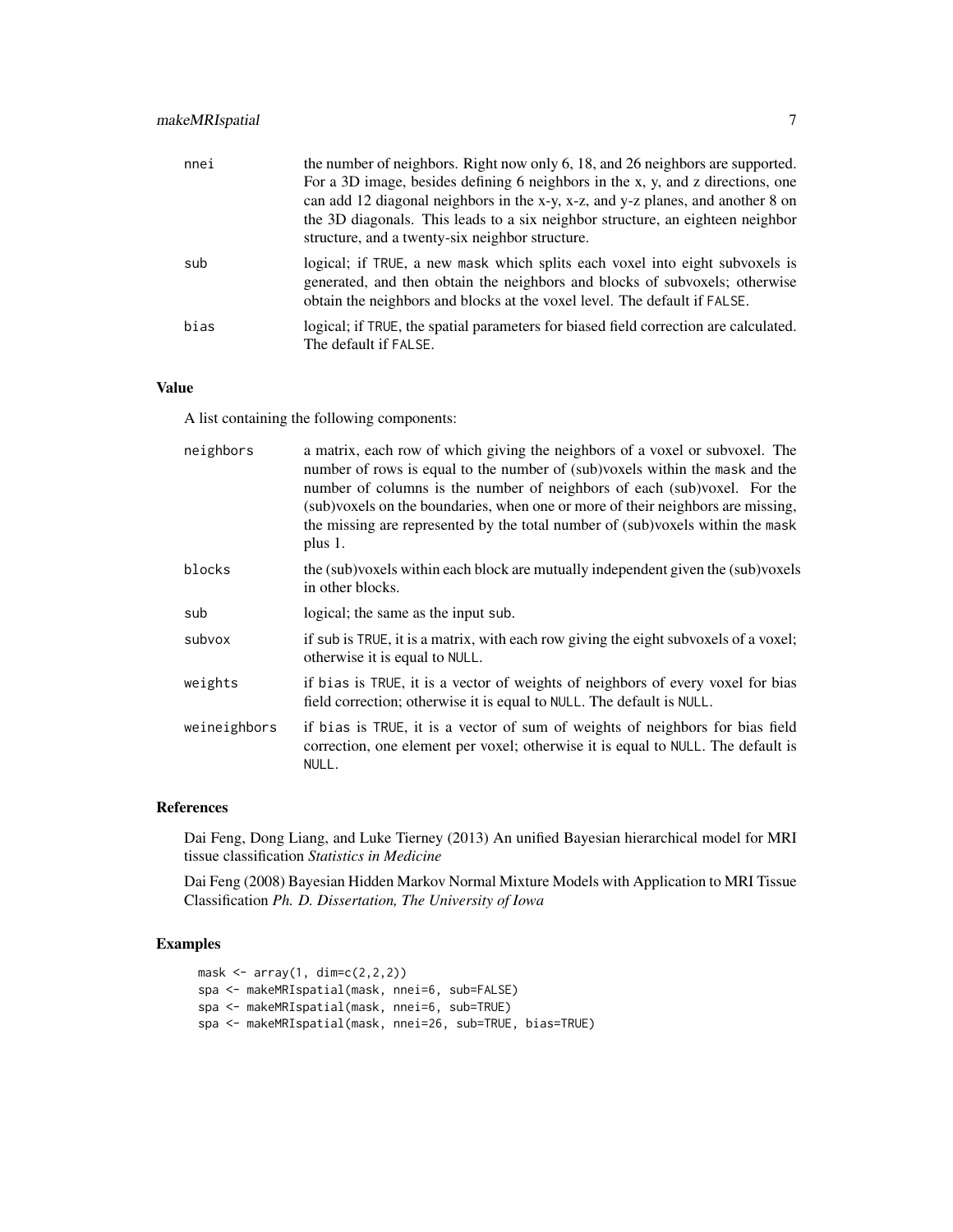<span id="page-7-0"></span>

Calculate and demonstrate different measures for classification results based on the truth.

#### Usage

```
measureMRI(intvec, actual, pre)
```
## Arguments

| intvec | a vector of intensity values. If it is not NULL, the density plots of each component<br>corresponding to the actual and predicted classification results are shown. The<br>default is NULL. |
|--------|---------------------------------------------------------------------------------------------------------------------------------------------------------------------------------------------|
| actual | matrix of the true classification result. Each row corresponds to one voxel. Col-<br>umn $i$ represents the probabilities that all voxels are allocated to tissue type $i$ .                |
| pre    | matrix of the predicted classification result. Each row corresponds to one voxel.<br>Column <i>i</i> represents the probabilities that all voxels are allocated to tissue type              |

#### Value

| mse        | mean square error.                                                   |
|------------|----------------------------------------------------------------------|
| misclass   | mis-classification rate.                                             |
| rseVolume  | root square error of volume with respect to reference tissue volume. |
| <b>DSM</b> | Dice Similary Measure of each tissue type.                           |

$$
DSM_{a,b}^t = \frac{2 \times N_{a \cap b}^t}{N_a^t + N_b^t}
$$

where  $N_a^t$  and  $N_b^t$  are the number of voxels classified as tissue type t by method a and b respectively, and  $N_{a\cap b}^t$  is the number of voxels classified as tissue type t by both methods  $a$  and  $b$ . The larger the DSM, the more similar the results from the two methods.

conTable confusion table. Each column of the table represents the instances in an actual class, while each row represents the instances in a predicted class.

```
#Example 1
prop \leq c(.3, .4, .3)mu \leftarrow c(-4, 0, 4)sigma \leq rep(1, 3)
y <- rnormmix(n=1e4, prop, mu, sigma)
```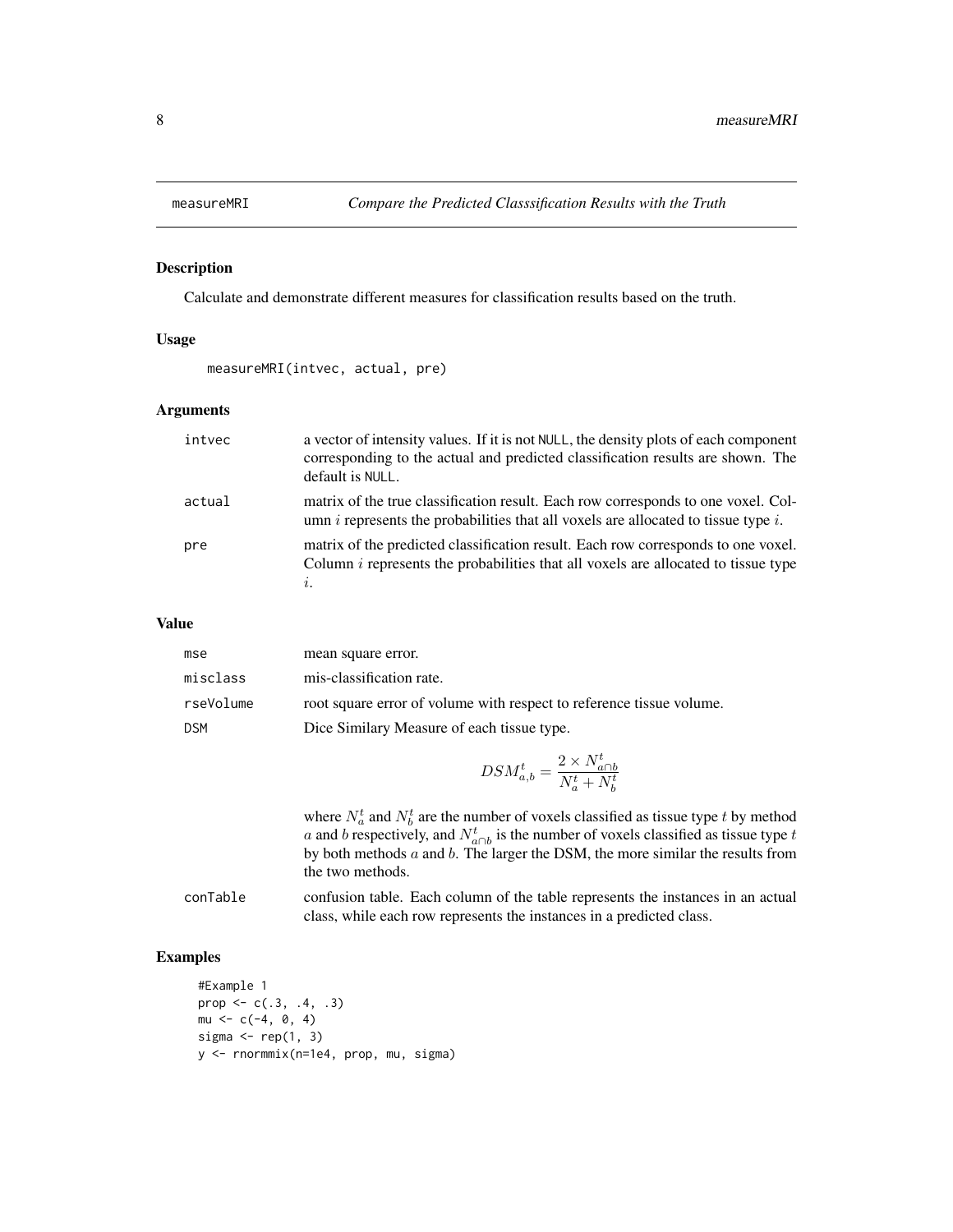<span id="page-8-0"></span>mritc 9

```
intvec \leq y[,1]
 actual \leq y[,2]
 pre <- actual
 pre[sample(1:1e4, 100, replace=FALSE)] <- sample(1:3, 100, replace=TRUE)
 actual <- do.call(cbind, lapply(1:3, function(i) ifelse(actual==i, 1, 0)))
 pre <- do.call(cbind, lapply(1:3, function(i) ifelse(pre==i, 1, 0)))
 measureMRI(intvec, actual, pre)
  ## Not run:
 #Example 2
 T1 <- readMRI(system.file("extdata/t1.rawb.gz", package="mritc"),
                c(91,109,91), format="rawb.gz")
 mask <-readMRI(system.file("extdata/mask.rawb.gz", package="mritc"),
                c(91,109,91), format="rawb.gz")
 tc.icm <- mritc(T1, mask, method="ICM")
 csf <- readMRI(system.file("extdata/csf.rawb.gz", package="mritc"),
               c(91,109,91), format="rawb.gz")
 gm <- readMRI(system.file("extdata/gm.rawb.gz", package="mritc"),
               c(91,109,91), format="rawb.gz")
 wm <- readMRI(system.file("extdata/wm.rawb.gz", package="mritc"),
               c(91,109,91), format="rawb.gz")
 truth <- cbind(csf[mask==1], gm[mask==1], wm[mask==1])
 truth <- truth/255
 measureMRI(T1[mask==1], truth, tc.icm$prob)
## End(Not run)
```
<span id="page-8-2"></span>mritc *MRI Tissue Classification Using Various Methods*

#### <span id="page-8-1"></span>Description

Conduct the MRI tissue classification using different methods including: the normal mixture model (NMM) fitted by the Expectation-Maximization (EM) algorithm; the hidden Markov normal mixture model (HMNMM) fitted by the Iterated Conditional Mode (ICM) algorithm, the Hidden Markov Random Field EM (HMRFEM) algorithm, or the Bayesian Markov chain Monte Carlo method (MCMC); the partial volume HMNMM fitted by the modified EM (PVHMRFEM) algorithm or the higher resolution HMNMM fitted by the MCMC method (MCMCsub); the HMNMM with both PV and intensity non-uniformity addressed (MCMCsubbias).

## Usage

```
mritc.em(y, prop, mu, sigma, err, maxit, verbose)
mritc.icm(y, neighbors, blocks, spatialMat, beta, mu, sigma,
         err, maxit, verbose)
mritc.hmrfem(y, neighbors, blocks, spatialMat, beta, mu, sigma,
             err, maxit, verbose)
mritc.pvhmrfem(y, neighbors, blocks, spatialMat, beta, mu, sigma,
```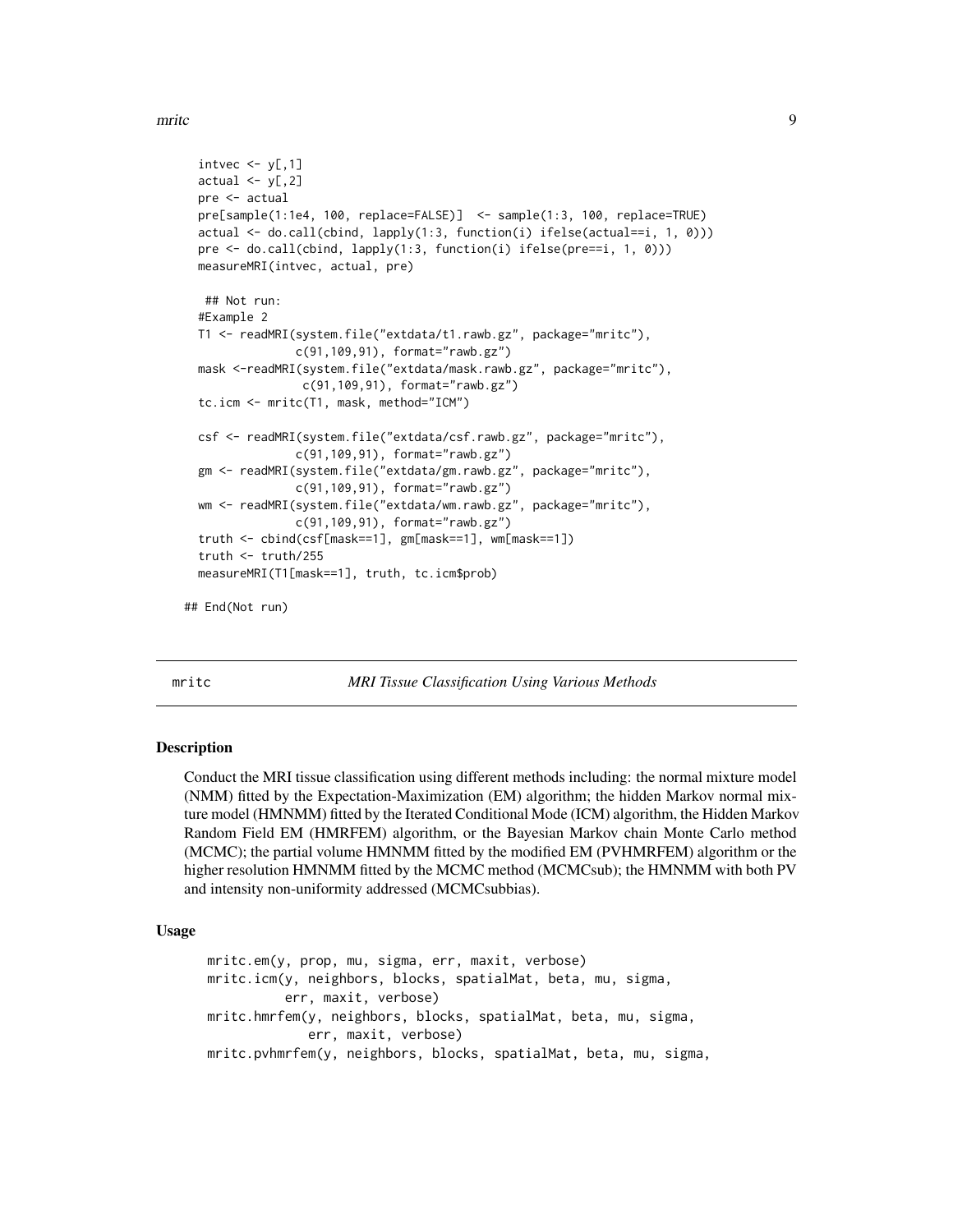<span id="page-9-0"></span>10 mritch method of the state of the state of the state of the state of the state of the state of the state of the state of the state of the state of the state of the state of the state of the state of the state of the sta

```
err, maxit, verbose)
mritc.bayes(y, neighbors, blocks, sub, subvox,
       subbias, neighbors.bias, blocks.bias, weineighbors.bias, weights.bias,
            spatialMat, beta, mu, sigma, niter, verbose)
mritc(intarr, mask, method)
```
## Arguments

| у          | a vector of intensity values of voxels.                                                                                                                                                                                                                                                                                                                                                                                       |
|------------|-------------------------------------------------------------------------------------------------------------------------------------------------------------------------------------------------------------------------------------------------------------------------------------------------------------------------------------------------------------------------------------------------------------------------------|
| prop       | a vector of initial estimate of the proportions of different components of a normal<br>mixture model. It can be obtained using the function initOtsu.                                                                                                                                                                                                                                                                         |
| mu         | a vector of initial estimate of the means of different components of a normal<br>mixture model. It can be obtained using the function initOtsu.                                                                                                                                                                                                                                                                               |
| sigma      | a vector of initial estimates of the standard deviations of different components<br>of a normal mixture model. It can be obtained using the function initOtsu.                                                                                                                                                                                                                                                                |
| err        | relative maximum error(s) used to decide when to stop the iteration. It could be<br>a vector corresponding to the relative maximum errors of the means, standard<br>deviations (for mritc.em, mritc.icm, mritc.hmrfem, and mritc.pvhmrfem),<br>and proportions (for mrite.em) of all components of a normal mixture model.<br>When it is a scalar, all have the same relative maximum error. The default value<br>is $1e-4$ . |
| maxit      | maximum number of iterations to perform. The default is 200 for mritc.em, 20<br>for mritc.icm, mritc.hmrfem, and mritc.pvhmrfem.                                                                                                                                                                                                                                                                                              |
| verbose    | logical. If TRUE, then indicate the level of output as the algorithm runs.                                                                                                                                                                                                                                                                                                                                                    |
| neighbors  | a matrix of neighbors of voxels. One row per voxel. It can be obtained using the<br>function makeMRIspatial.                                                                                                                                                                                                                                                                                                                  |
| blocks     | split voxels into different blocks to use the checker-board idea. It can be obtained<br>using the function makeMRIspatial.                                                                                                                                                                                                                                                                                                    |
| spatialMat | a matrix defining the spatial relationship in a Potts model. The default value<br>is diag(1,3) for three components models for mritc.icm, mritc.hmrfem and<br>mritc.bayes when sub is FALSE and matrix( $c(2, 0, -1, 0, 2, 0, -1, 0, 2)$ , nrow=3)<br>when sub is TRUE. For mrite, pvhmrfem the default is matrix $(c(2,1,-1,-1,-1,1,2,1,-1,-1,1,2,1,-1,1,2,1)$                                                               |
| beta       | the parameter 'inverse temperature' of the Potts model. The default value is 0.4<br>for mritc.icm, 0.5 for mritc.hmrfem, 0.6 for mritc.pvhmrfem. For mritc.bayes,<br>the default is 0.7 when sub is FALSE and 0.3 when sub is TRUE.                                                                                                                                                                                           |
| sub        | logical; if TRUE, use the higher resolution model; otherwise, use the whole voxel<br>method.                                                                                                                                                                                                                                                                                                                                  |
| subvox     | for mritc.bayes, the match up tabel of voxels and their corresponding sub-<br>voxels for the higher resolution model. It can be obtained using the function<br>makeMRIspatial. For the whole voxel method, subvox=NULL                                                                                                                                                                                                        |
| subbias    | logical; if TRUE, use the model that addresses both the PV and intensity non-<br>uniformity. The default is FALSE.                                                                                                                                                                                                                                                                                                            |
|            | neighbors. bias a matrix of neighbors of bias field. One row per voxel. It can be obtained using<br>the function makeMRI spatial. The default is NULL.                                                                                                                                                                                                                                                                        |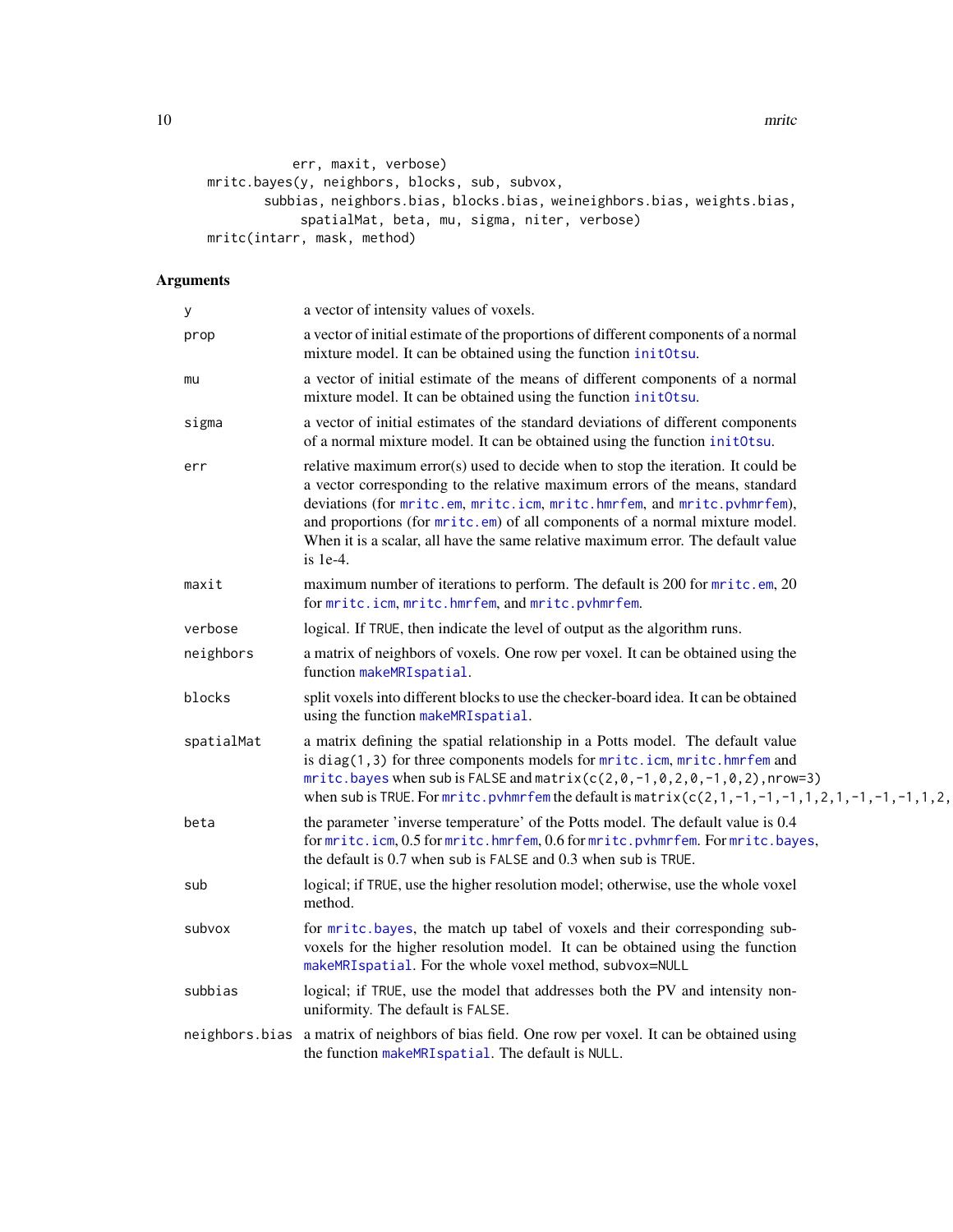#### <span id="page-10-0"></span>mritc the contract of the contract of the contract of the contract of the contract of the contract of the contract of the contract of the contract of the contract of the contract of the contract of the contract of the cont

| blocks.bias       | blocks for bias field. It can be obtained using the function make MRI spatial.<br>The default is NULL.                                                                                                                                                                                                                                                                                                                                                                                                                              |
|-------------------|-------------------------------------------------------------------------------------------------------------------------------------------------------------------------------------------------------------------------------------------------------------------------------------------------------------------------------------------------------------------------------------------------------------------------------------------------------------------------------------------------------------------------------------|
| weineighbors.bias |                                                                                                                                                                                                                                                                                                                                                                                                                                                                                                                                     |
|                   | a vector of sum of weights of neighbors of bias field. One element per voxel. It<br>can be obtained using the function make MRI spatial. The default is NULL.                                                                                                                                                                                                                                                                                                                                                                       |
| weights.bias      | a vector of weights of different neighbors of every voxel. It can be obtained<br>using the function makeMRI spatial. The default is NULL.                                                                                                                                                                                                                                                                                                                                                                                           |
| niter             | the number of iterations for mritc.bayes. The default values are 1000 and 100<br>for with and without bias field correction, respectively. The default values seem<br>to be adequate in many cases.                                                                                                                                                                                                                                                                                                                                 |
| intarr            | a three dimensional array of an MR image.                                                                                                                                                                                                                                                                                                                                                                                                                                                                                           |
| mask              | a mask of the MR image. Voxels with value 1 are inside the brain and value 0<br>are outside. Focus on voxels within the brain.                                                                                                                                                                                                                                                                                                                                                                                                      |
| method            | a string giving the method for MRI tissue classification. It must be one of "EM",<br>"ICM", "HMRFEM", "MCMC", "PVHMRFEM", "MCMCsub", or "MCMC-<br>subbias" corresponding to using the NMM fitted by the EM algorithm; the HM-<br>NMM fitted by the ICM algorithm, the HMRFEM algorithm, or the MCMC;<br>the partial volume HMNMM fitted by the PVHMRFEM algorithm; the higher<br>resolution HMNMM fitted by the MCMC; the HMNMN addressing both the PV<br>and intensity non-uniformity. It can be abbreviated. The default is "EM". |

#### Details

The function [mritc](#page-8-2) integrates functions [mritc.em](#page-8-1), [mritc.icm](#page-8-1), [mritc.hmrfem](#page-8-1), [mritc.pvhmrfem](#page-8-1), and [mritc.bayes](#page-8-1). It provides a uniform platform with easier usage. The user just need to specify the input MR image, the mask of the image, and the method used. The other parameters are specified automatically as follows. The parameters for the initial estimates of the proportions, means, and standard deviations of the normal mixture model are obtained using the function [initOtsu](#page-4-1). As to the parameters related to the Potts model, the six neighbor structure is used and then the neighbors, blocks, and subvox are obtained using the function [makeMRIspatial](#page-5-1). For the bias field correction, the twenty-six neighbor structure is used and then the neighbors.bias, blocks.bias, weineighbors.bias and weights.bias are obtained using the function [makeMRIspatial](#page-5-1). The other parameters are taken as the default values for each method. The process is reported during iterations.

#### Value

For [mritc](#page-8-2), it generates an object of class "mritc" which is a list containing the following components:

| prob   | a matrix, one row per voxel and each column corresponding to the probabilities<br>of being allocated to each component of a normal mixture model. |
|--------|---------------------------------------------------------------------------------------------------------------------------------------------------|
| mu     | a vector of estimated means of the normal mixture model.                                                                                          |
| sigma  | a vector of estimated standard deviations of the normal mixture model.                                                                            |
| method | the method used for computation.                                                                                                                  |
| mask   | mask of an brain. Voxels inside it are classified.                                                                                                |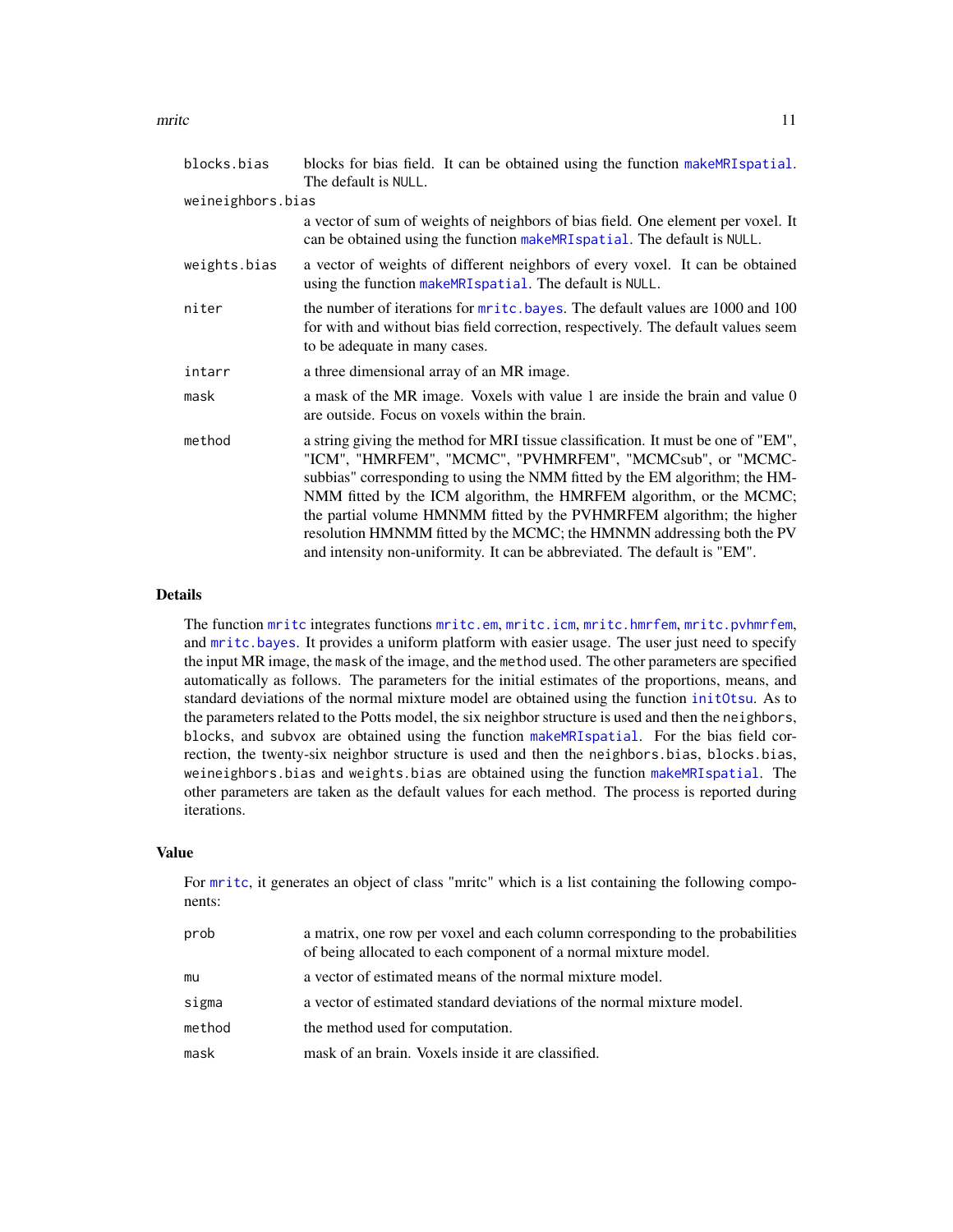<span id="page-11-0"></span>Generic functions [print.mritc](#page-13-1), [summary.mritc](#page-15-1), and [plot.mritc](#page-12-1) are provided.

For others, only prob, mu, and sigma are generated.

#### Note

The functions support the various normal mixture models with at most eight components.

## References

Julian Besag (1986) On the statistical analysis of dirty pictures (with discussion) *Journal of the Royal Statistical Society. Series B (Methodological)* vol. 48 259-302

Meritxell Bach Cuadra, Leila Cammoun, Torsten Butz, Olivier Cuisenaire, and Jean-Philippe Thiran (2005) Comparison and validation of tissue modelization and statistical classification methods in T1-weighted MR brain images *IEEE Transactions on Medical Imaging*, vol.24 1548-1565

Dai Feng, Dong Liang, and Luke Tierney (2014) An unified Bayesian hierarchical model for MRI tissue classification *Statistics in Medicine* vol.33, issue 8 1349-1368

Dai Feng, Luke Tierney, and Vincent Magnotta (2012) MRI tissue classification using high resolution Bayesian hidden Markov normal mixture models *Journal of the American Statistical Association*, vol.107, no.497 102-119

Dai Feng and Luke Tierney (2011) mritc: A package for MRI tissue classification *Journal of Statistical Software*, vol.44, no.7 1-20 <http://www.jstatsoft.org/v44/i07/>

Dai Feng (2008) Bayesian hidden Markov normal mixture models with application to MRI tissue classification *Ph. D. Dissertation, The University of Iowa*

Yongyue Zhang, Michael Brady, and Stephen Smith (2001) Segmentation of brain MR images through a hidden Markov random field model and the expectation-maximization algorithm *IEEE Transactions on Medical Imaging* vol. 20 45-57

```
#Example 1
T1 <- readMRI(system.file("extdata/t1.rawb.gz", package="mritc"),
              c(91,109,91), format="rawb.gz")
mask <- readMRI(system.file("extdata/mask.rawb.gz", package="mritc"),
                c(91,109,91), format="rawb.gz")
y <- T1[mask==1]
initial \leq initOtsu(y, 2)
prop <- initial$prop
mu <- initial$mu
sigma <- initial$sigma
tc.em <- mritc.em(y, prop, mu, sigma, verbose=TRUE)
## Not run:
mrispatial <- makeMRIspatial(mask, nnei=6, sub=FALSE)
tc.icm <- mritc.icm(y, mrispatial$neighbors, mrispatial$blocks,
                    mu=mu, sigma=sigma, verbose=TRUE)
tc.hmrfem <- mritc.hmrfem(y, mrispatial$neighbors, mrispatial$blocks,
                          mu=mu, sigma=sigma, verbose=TRUE)
tc.pvhmrfem <- mritc.pvhmrfem(y, mrispatial$neighbors, mrispatial$blocks,
                              mu=mu, sigma=sigma, verbose=TRUE)
```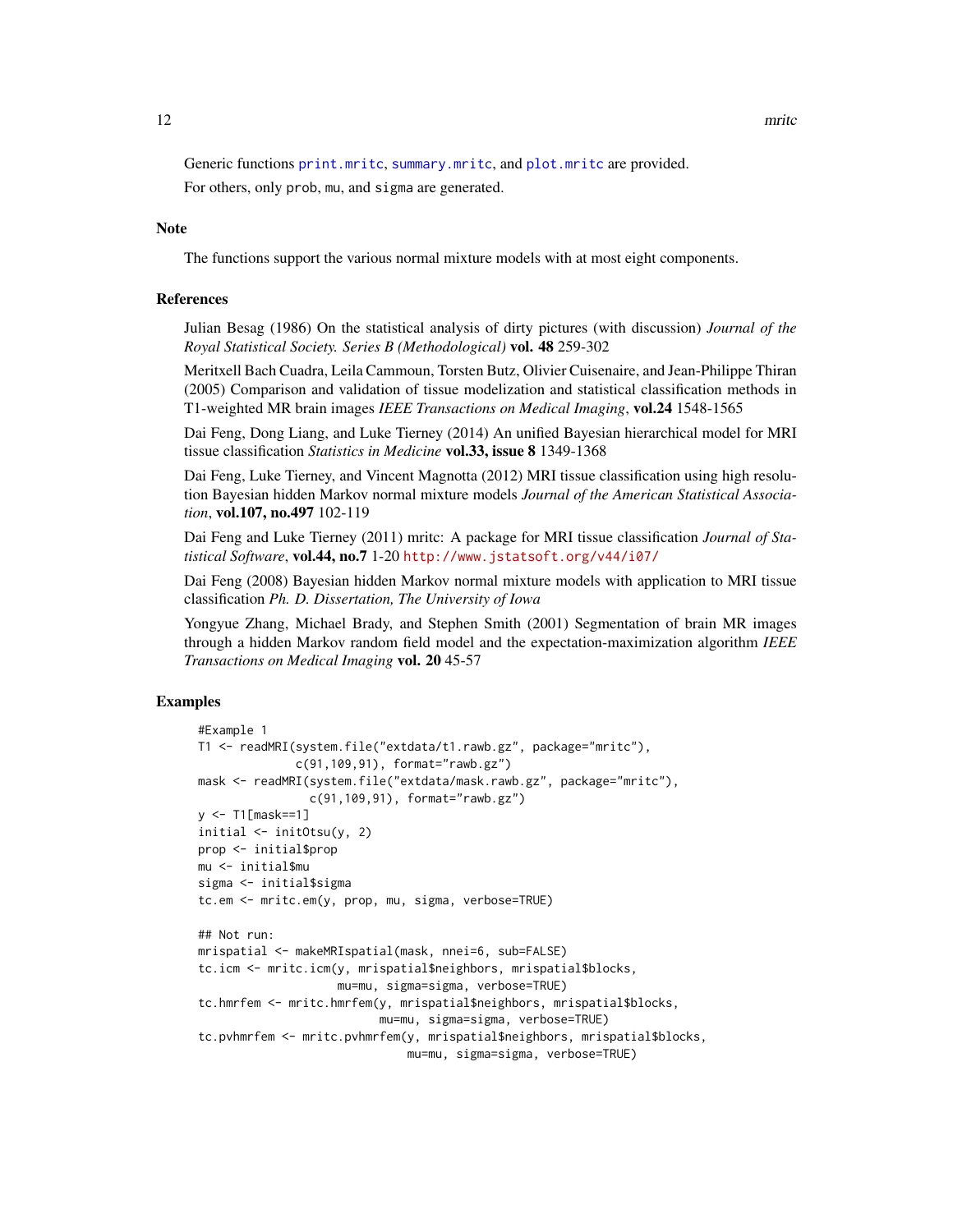```
tc.mcmc <- mritc.bayes(y, mrispatial$neighbors, mrispatial$blocks,
                         mrispatial$sub, mrispatial$subvox,
                         mu=mu, sigma=sigma, verbose=TRUE)
 mrispatial <- makeMRIspatial(mask, nnei=6, sub=TRUE)
 tc.mcmcsub <- mritc.bayes(y, mrispatial$neighbors, mrispatial$blocks,
                         mrispatial$sub, mrispatial$subvox,
                         mu=mu, sigma=sigma, verbose=TRUE)
 mrispatial26 <- makeMRIspatial(mask, nnei=26, sub=TRUE, bias=TRUE)
 tc.mcmcsubbias <- mritc.bayes(y, mrispatial$neighbors, mrispatial$blocks,
                                mrispatial$sub, mrispatial$subvox,
                                subbias=TRUE, mrispatial26$neighbors,
                                mrispatial26$blocks,mrispatial26$weineighbors,
                                mrispatial26$weights, mu=mu, sigma=sigma, verbose=TRUE)
## End(Not run)
 #Example 2
 T1 <- readMRI(system.file("extdata/t1.rawb.gz", package="mritc"),
                c(91,109,91), format="rawb.gz")
 mask <-readMRI(system.file("extdata/mask.rawb.gz", package="mritc"),
                 c(91,109,91), format="rawb.gz")
 tc.icm <- mritc(T1, mask, method="ICM")
```
<span id="page-12-1"></span>plot.mritc *Plot Method for Class "mritc"*

## Description

Visualize MRI tissue classification results.

## Usage

## S3 method for class 'mritc'  $plot(x, \ldots)$ 

#### Arguments

|          | an object of class "mrite"                      |
|----------|-------------------------------------------------|
| $\cdots$ | any additional arguments for function slices3d. |

## Details

Allocate a voxel to the tissue type with the highest probability and then use [slices3d](#page-0-0) to show the result.

#### Value

NULL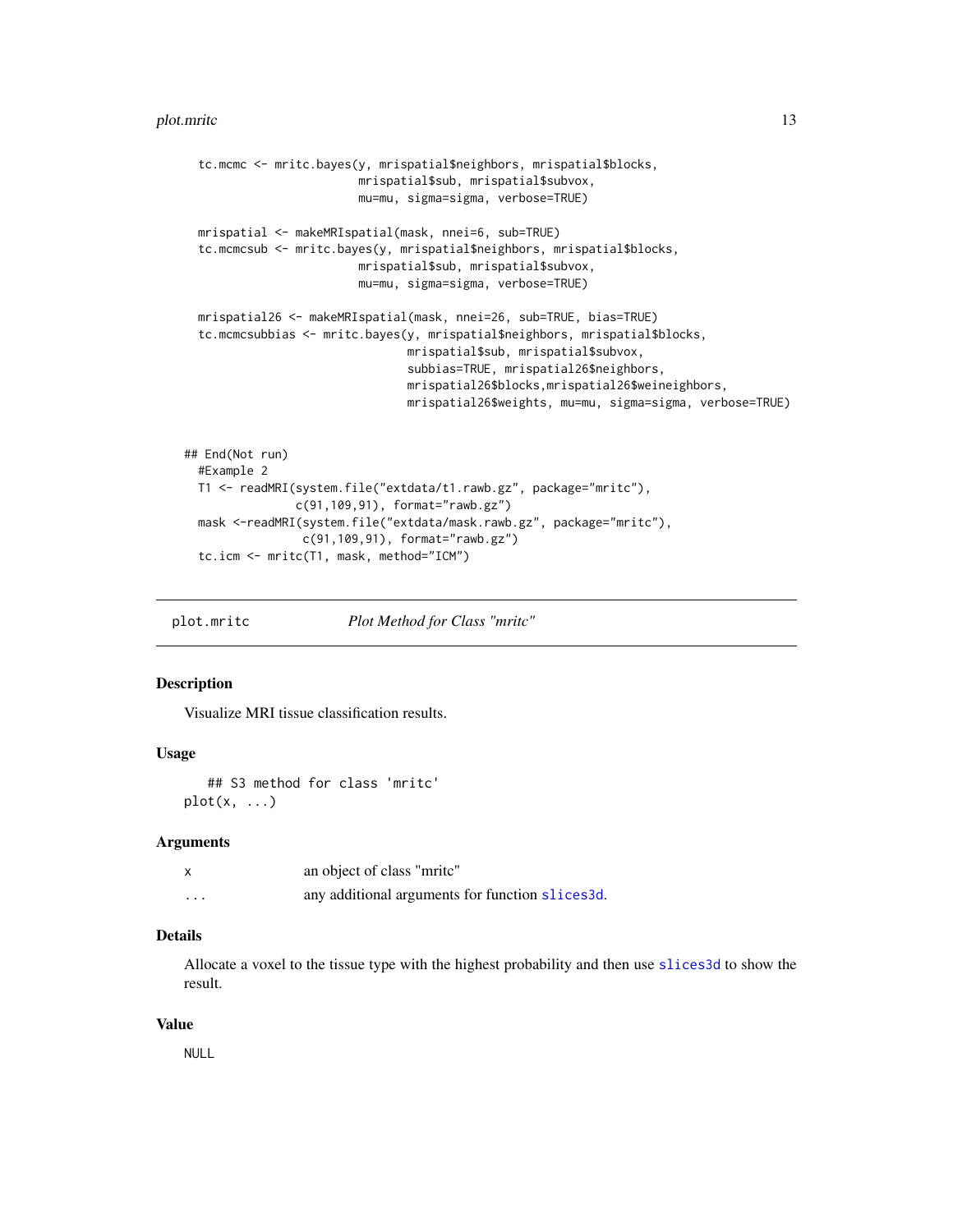## See Also

[slices3d](#page-0-0)

## Examples

```
T1 <- readMRI(system.file("extdata/t1.rawb.gz", package="mritc"),
              c(91,109,91), format="rawb.gz")
mask <-readMRI(system.file("extdata/mask.rawb.gz", package="mritc"),
               c(91,109,91), format="rawb.gz")
tc.icm <- mritc(T1, mask, method="ICM")
plot(tc.icm)
```
<span id="page-13-1"></span>print.mritc *Print Method for Class "mritc"*

## Description

Print out some information of an object of class "mritc".

## Usage

## S3 method for class 'mritc'  $print(x, \ldots)$ 

#### Arguments

|                         | an object of class "mrite". |
|-------------------------|-----------------------------|
| $\cdot$ $\cdot$ $\cdot$ | any additional arguments.   |

## Value

The function computes and returns some summary statistics of the object obtained from running the function [mritc](#page-8-2).

```
T1 <- readMRI(system.file("extdata/t1.rawb.gz", package="mritc"),
             c(91,109,91), format="rawb.gz")
mask <-readMRI(system.file("extdata/mask.rawb.gz", package="mritc"),
               c(91,109,91), format="rawb.gz")
tc.icm <- mritc(T1, mask, method="ICM")
tc.icm
```
<span id="page-13-0"></span>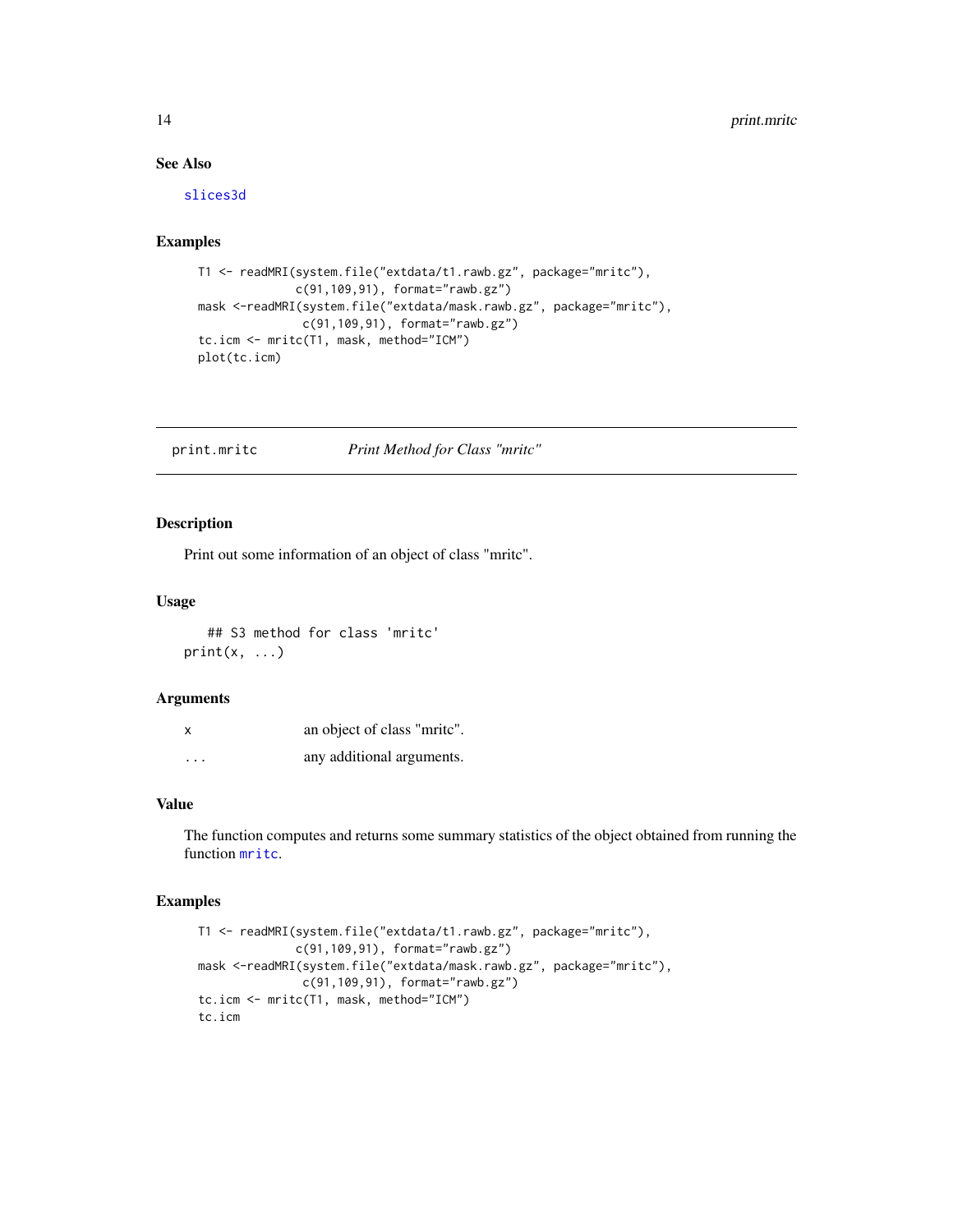<span id="page-14-1"></span><span id="page-14-0"></span>

Read an MR image of different formats into an array.

## Usage

readMRI(file, dim, format)

## Arguments

| file   | the name of the image file to be read in.                                                                                                                                                        |
|--------|--------------------------------------------------------------------------------------------------------------------------------------------------------------------------------------------------|
| dim    | the dimensions of the image. It is required for the image of type raw gz, in<br>which dim is a vector of length three specifying dimensions in x, y, and z direc-<br>tions. The default is NULL. |
| format | the format of the image file. Right now only the "Analyze", "NIfTI", and raw<br>byte (unsigned with 1 byte per element in the byte stream) gzip formats are<br>supported.                        |

## Details

The files of "Analyze" format are read in through the function [readANALYZE](#page-0-0). The files of "NIfTI" format are read in through the function[readNIfTI](#page-0-0).

#### Value

An array with the appropriate dimensions containing the image volume.

#### See Also

[readANALYZE](#page-0-0), [readNIfTI](#page-0-0)

```
## Not run:
 vol1 <- readMRI("t1.rawb.gz", c(91,109,91), "rawb.gz")
 vol2 <- readMRI("t1.nii.gz", format="nifti")
 vol3 <- readMRI("t1.nii", format="nifti")
 vol4 <- readMRI("t1-analyze.img", format="analyze")
## End(Not run)
```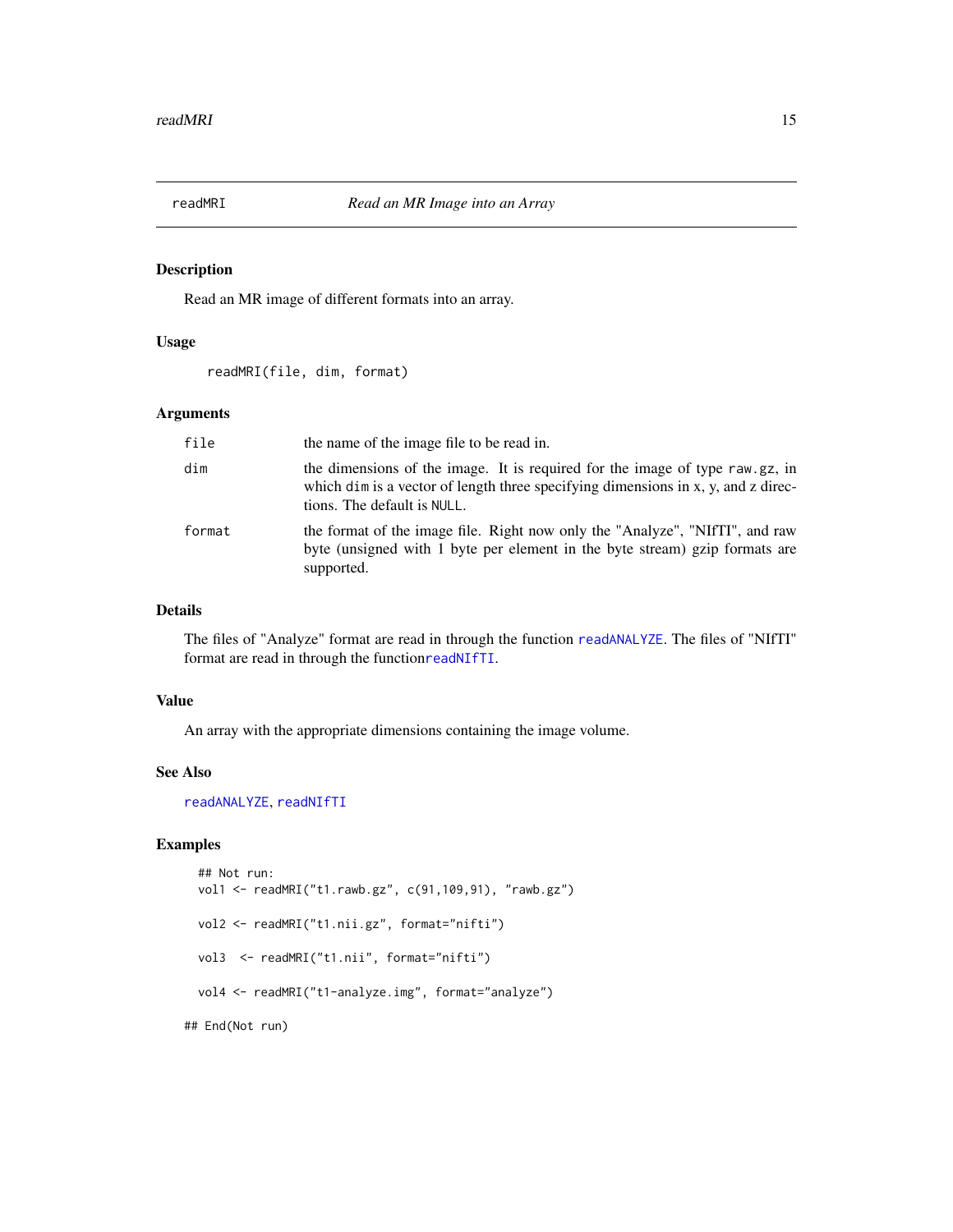<span id="page-15-0"></span>

Generate random samples from a normal mixture model.

#### Usage

```
rnormmix(n, prop, mu, sigma)
```
## Arguments

| n     | number of observations.                                 |
|-------|---------------------------------------------------------|
| prop  | a vector of proportions of different components.        |
| mu    | a vector of means of different components.              |
| sigma | a vector of standard deviations of different components |

## Value

A matrix with each row corresponding to one sample. The first column are sample values from a normal mixture model; the second column are the components from which observations come.

#### Examples

```
prop <- c(.17, .48, .35)
mu < -c(-4, 0, 4)sigma \leq rep(1, 3)
y <- rnormmix(n=10000, prop, mu, sigma)
densityplot(\sim y[,1], groups = y[,2],
            plot.points = FALSE, ref = TRUE,
            xlab="sample values",
            auto.key = list(columns = 3))
```
<span id="page-15-1"></span>summary.mritc *Summary Method for Class "mritc"*

## Description

Summarize some information of an object of class "mritc".

## Usage

```
## S3 method for class 'mritc'
summary(object, ...)
```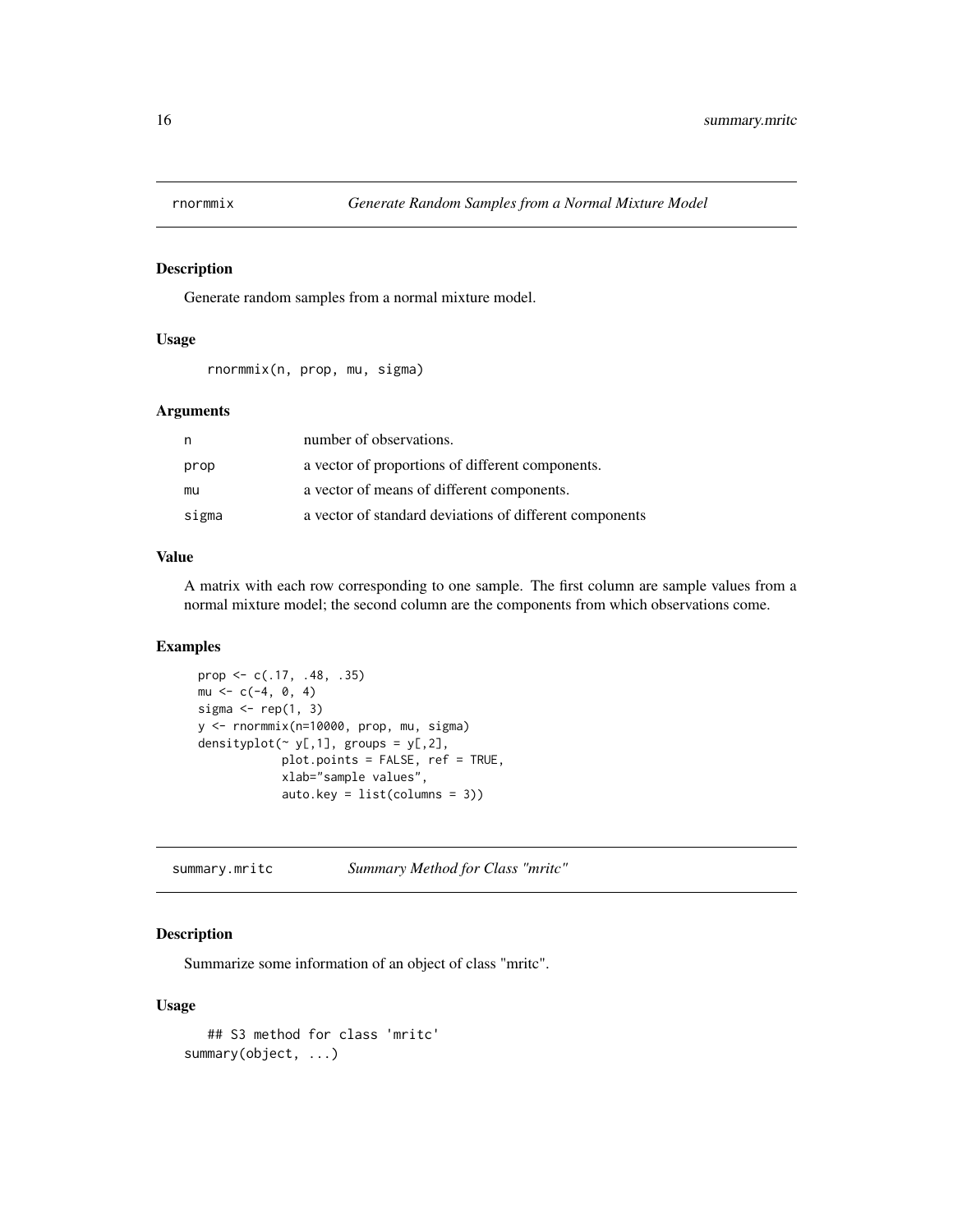#### <span id="page-16-0"></span>writeMRI 17

## Arguments

| object                  | an object of class "mrite". |
|-------------------------|-----------------------------|
| $\cdot$ $\cdot$ $\cdot$ | any additional arguments.   |

## Value

The function computes and returns some summary statistics of the object obtained from running the function [mritc](#page-8-2).

## Examples

```
T1 <- readMRI(system.file("extdata/t1.rawb.gz", package="mritc"),
              c(91,109,91), format="rawb.gz")
mask <-readMRI(system.file("extdata/mask.rawb.gz", package="mritc"),
               c(91,109,91), format="rawb.gz")
tc.icm <- mritc(T1, mask, method="ICM")
summary(tc.icm)
```
<span id="page-16-1"></span>

writeMRI *Write an MR Image*

#### Description

Write an MR image into a file of different formats.

#### Usage

```
writeMRI(data, file, header, format)
```
## Arguments

| data   | MRI data in a three dimensional array or four dimensional array with the forth<br>dimension equal to 1. It could be also an object of class "nifti" or "and z" as<br>defined in the package oro.nifti. |
|--------|--------------------------------------------------------------------------------------------------------------------------------------------------------------------------------------------------------|
| file   | the name of the image file to be written out.                                                                                                                                                          |
| header | the header file. header is set as NULL for backward compatibility.                                                                                                                                     |
| format | the format of the image file. Right now only the "Analyze", "NIfTI", and raw<br>byte (unsigned with 1 byte per element in the byte stream) gzip formats are<br>supported.                              |

## Details

Header file is not needed for the file of "Analyze" or "NIfTI" format anymore.

Files of "Analyze" format are written out through the function [writeANALYZE](#page-0-0). Files of "NIfTI" format are written out through the function [writeNIfTI](#page-0-0).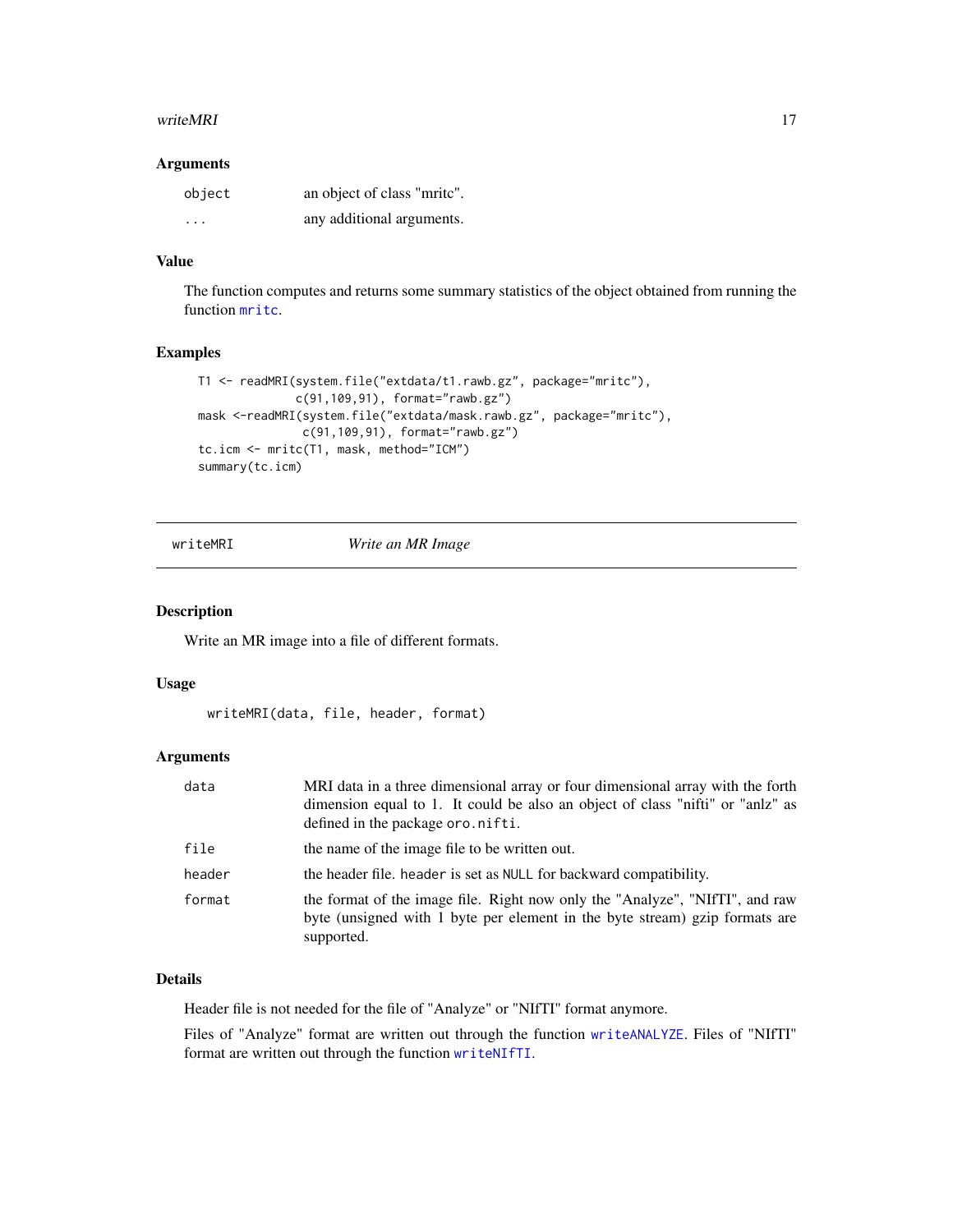## <span id="page-17-0"></span>Value

Nothing is returned.

## See Also

[writeANALYZE](#page-0-0), [writeNIfTI](#page-0-0)

```
## Not run:
 writeMRI(vol, file="vol.rawb.gz", header=NULL, format="rawb.gz")
 writeMRI(vol, file="vol", header=NULL, format="nifti")
 writeMRI(vol, file="vol", header=NULL, format="analyze")
## End(Not run)
```